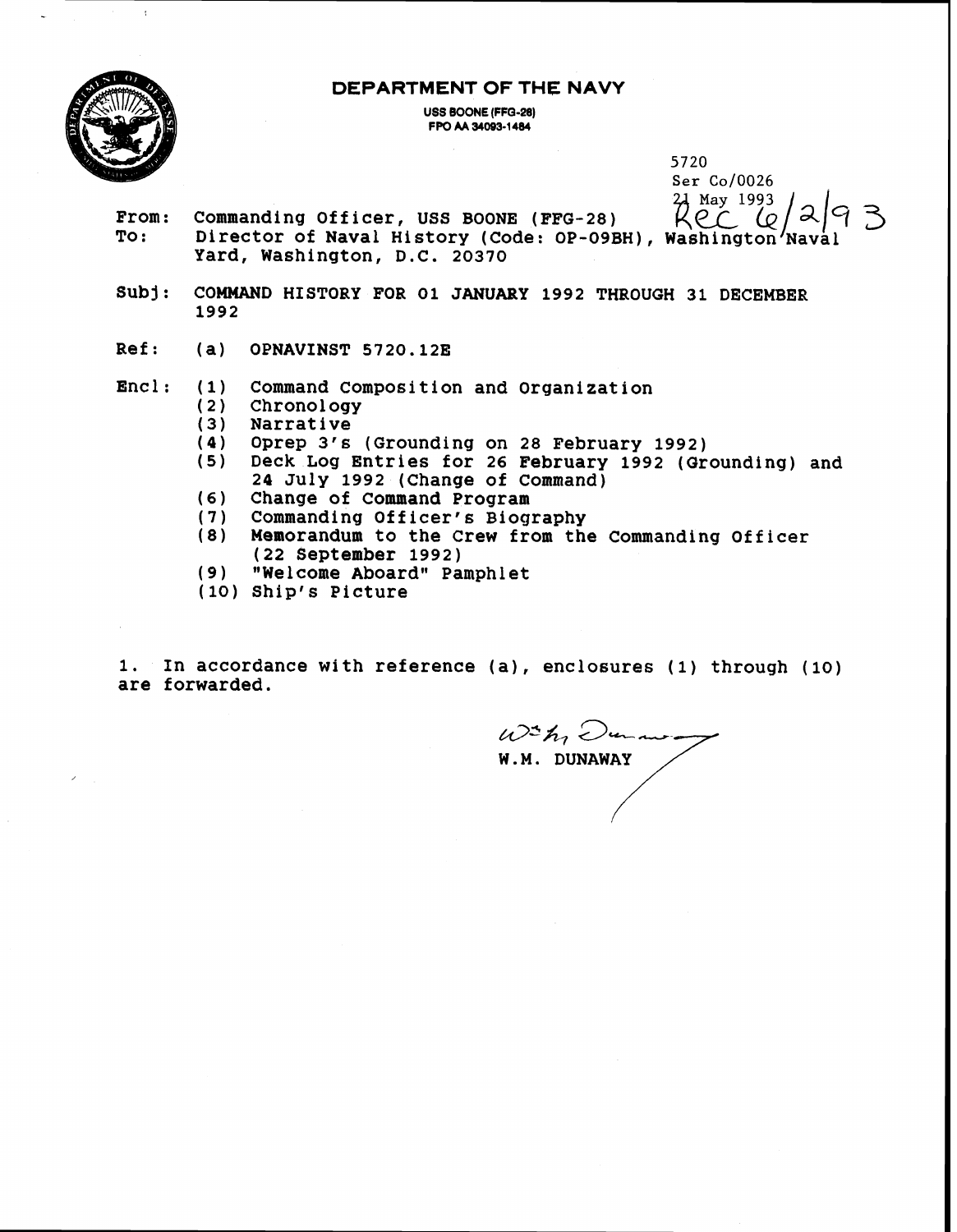## **USS BOONE (FFG-28) COMMAND HISTORY COMMAND COMPOSITION AND ORGANIZATION**

**USS BOONE (FFG-28) is a member of the Oliver Hazard Perry class of Guided Missile Frigates. Her mission is to provide local area protection to battle groups underway, replenishment groups, amphibious forces, military and merchantile shipping and to conduct ASW operations in conjunction with other sea control forces to ensure use of essential sea lanes of communications.** 

**Along with her sister ships of the class, BOONE represents a break with tradition in many ways: a gas turbine powered propulsion plant with variable pitch propellers, austere manning accompanied by a high degree of computerized automation, a fully integrated combat system, two SH-60B helicopter hangars, auxiliary propulsion units (placed to maximize maneuverability) and a ship control console that provides steering and speed control directly fromthe**  bridge via a single Helmsman/Lee Helmsman.

**The assets that BOONE has to call upon to accomplish her mission include a missile launcher capable of firing both antiaircraft and anti-ship missiles; the rapid-fire, dual-purpose 76mm**  gun; a Close-in Weapons System, 20mm, 6 barrel "gatling" gun, **capable of firing 3000 rounds per minute at an incoming air target ;anti-submarine torpedo tubes; and two SH-60B Light Airborne Multi-Purpose System (LAMPS) MK I11 helicopters.** 

**USS BOONE is a member of DESTROYER SQUADRON EIGHT based in Hayport Naval Station, Mayport, Florida. Her Commanding Officer is W. Michael Dunaway, CDR, USN of Farmington, Missouri.** 

**Enclosure (1)**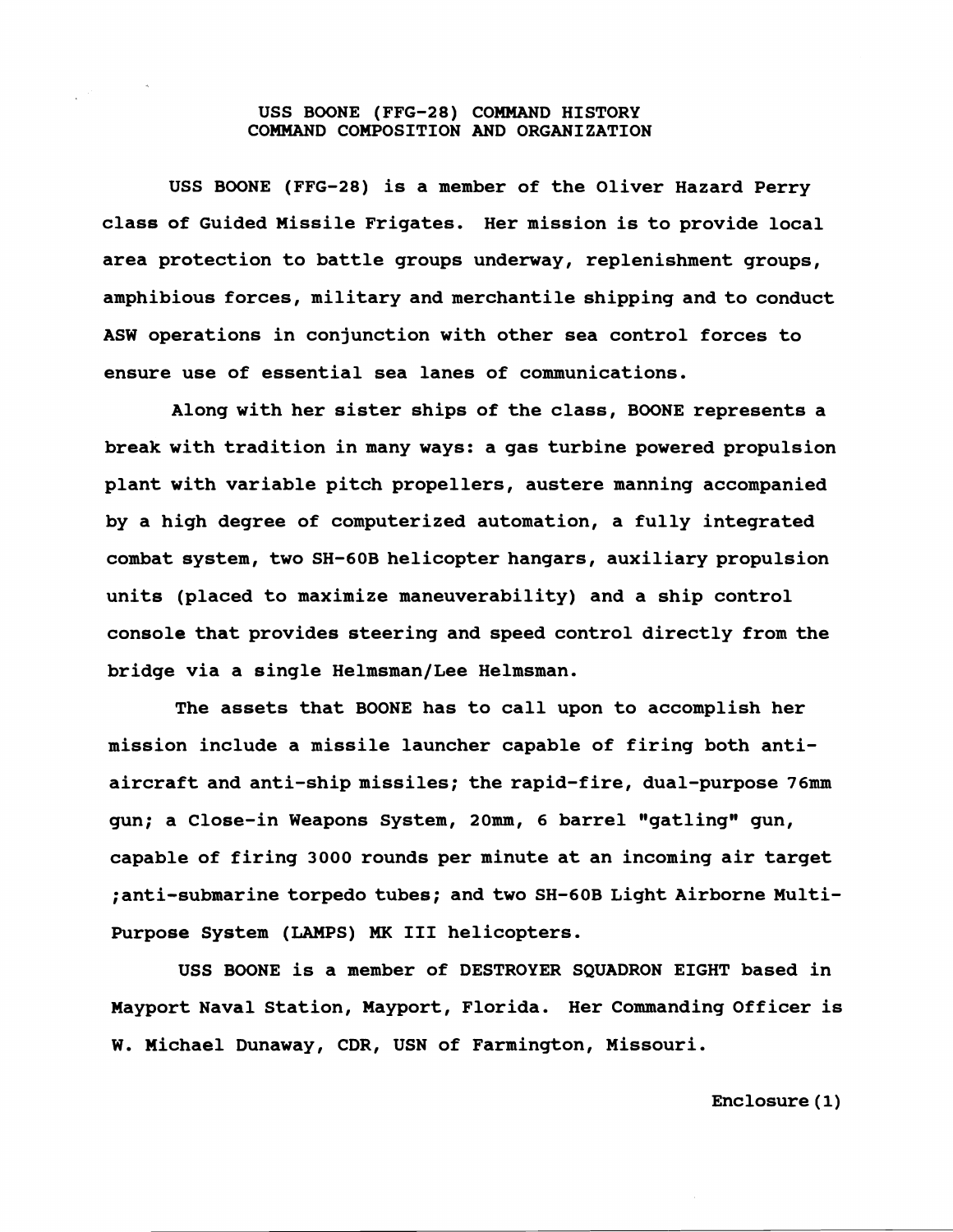## **USS BOONE (FFG-28) COMMAND HISTORY 1992 CHRONOLOGY**

 $\sqrt{2}$  ,  $\sqrt{2}$ 

| $01 - 03$ JAN     | Maritime Intercept Force OPS - Northern<br>Red Sea     |
|-------------------|--------------------------------------------------------|
| $04 - 05$ JAN     | Port Visit Hurghada, Egypt                             |
| $06 - 18$ JAN     | Maritime Intercept Force OPS - Northern Red<br>Sea     |
| $19-23$ JAN       | Port Visit Hurghada, Egypt                             |
| $24 - 29$ JAN     | Maritime Intercept Force OPS - Northern Red<br>Sea     |
| $30$ JAN - 02 FEB | Port Visit Hurghada, Egypt                             |
| 02-11 FEB         | Maritime Intercept Force OPS - Northern Red<br>Sea     |
| 04 FEB            | RAS USS SAVANAH (AOR-4)                                |
| <b>12 FEB</b>     | Turnover with USS SIMPSON (FFG-56) Northern<br>Red Sea |
| <b>13 FEB</b>     | Suez Canal Transit                                     |
| 04 FEB            | RAS USS SAVANAH (AOR-4)                                |
| 15-23 FEB         | Port Visit Athens, Greece                              |
| <b>26 FEB</b>     | Suez Canal Transit/Grounding                           |
| $27-29$ FEB       | Maritime Intercept Force OPS - Northern Red<br>Sea     |
| <b>28 FEB</b>     | RAS USS SAVANNAH (AOR-4)                               |
| $01-04$ MAR       | Maritime Intercept Force OPS - Northern Red<br>Sea     |
| 05-06 MAR         | Moored Safaga, Egypt                                   |
| 07-22 MAR         | Maritime Intercept Force OPS - Northern Red<br>Sea     |
| $23 - 27$ MAR     | Port Visit Hurghada, Egypt                             |

**Enclosure (2)**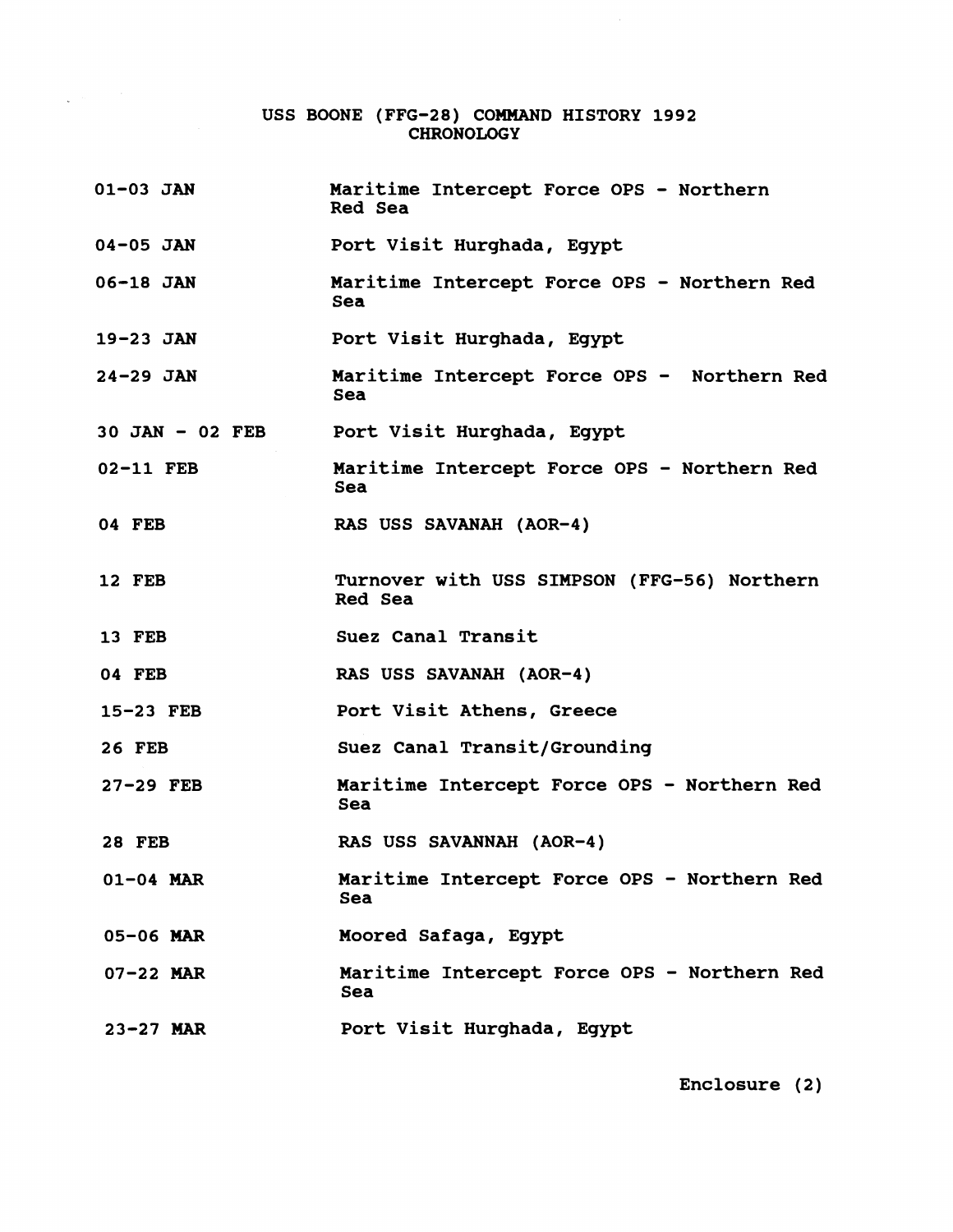| 28 MAR $-$ 08 APR  | Maritime Intercept Force OPS - Northern Red<br>Sea                                      |
|--------------------|-----------------------------------------------------------------------------------------|
| 09-12 APR          | Port Visit Hurghada, Egypt                                                              |
| $13-23$ APR        | Maritime Intercept Force OPS - Northern Red<br>Sea                                      |
| <b>24 APR</b>      | Suez Canal Transit                                                                      |
| $24 - 27$ APR      | Transit to Naples, Italy                                                                |
| $27$ APR - 01 MAY  | Port Visit Naples, Italy<br>Planning Conference, STANDING NAVAL FORCES<br>MEDITERRANEAN |
| $02 - 20$ MAY      | Dragon Hammer 1-92 (STANDING NAVAL FORCES<br><b>MEDITERRANEAN)</b>                      |
| <b>06 MAY</b>      | Anchor Cartegena, Spain                                                                 |
| <b>08 MAY</b>      | RAS USNS JOHN LENTHALL (T-AO 189)                                                       |
| <b>19 MAY</b>      | RAS USS DETROIT (AOE-4)                                                                 |
| $21$ MAY - 01 JUN  | Atlantic Transit                                                                        |
| <b>27 MAY</b>      | RAS USS MILWAUKEE (AOR-2)                                                               |
| <b>28 MAY</b>      | Anchor Bermuda/Embark "Tigers"                                                          |
| <b>31 MAY</b>      | Debark HSL 42 DET 2                                                                     |
| 01 JUN             | Arrive Mayport, Florida                                                                 |
| 02 JUN - 06 JUL    | Leave and Upkeep                                                                        |
| 29 JUN - 10 JUL    | <b>TMAV</b>                                                                             |
| <b>14 JUL</b>      | SM-1 Missile Exercise                                                                   |
| <b>15 JUL</b>      | Ammunitions Offload NWS Charleston                                                      |
| 17 JUL             | Return to Mayport                                                                       |
| <b>24 JUL</b>      | Change of Command - CDR W. M. Dunaway<br>relieves CDR W.D. Morris                       |
| <b>27 JUL</b>      | Enroute Charleston, South Carolina                                                      |
| <b>28 JUL</b>      | Weapons Offload Charleston                                                              |
| $29$ JUL $-27$ NOV | Drydocking Selected Repair Availability<br>Deyten's Shipyard Charleston                 |
|                    |                                                                                         |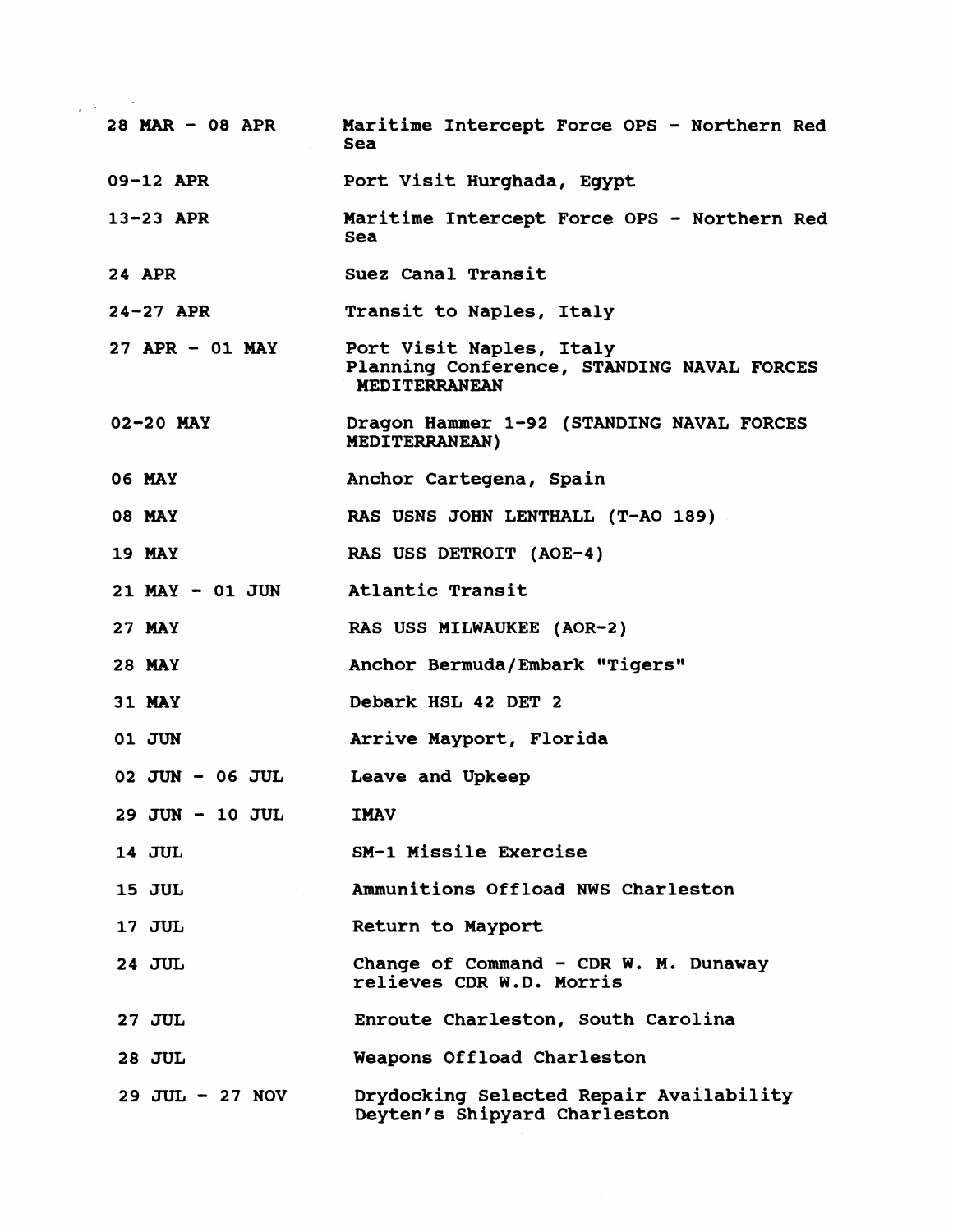| $\frac{1}{2}$ , $\frac{1}{2}$ , $\frac{1}{2}$ , $\frac{1}{2}$ , $\frac{1}{2}$ |                                         |
|-------------------------------------------------------------------------------|-----------------------------------------|
| $19-20$ NOV                                                                   | Sea Trials                              |
| 30 NOV - 01 DEC                                                               | Weapons Onload NWS Charleston, SC       |
| 02 DEC                                                                        | Arrive Mayport, FL<br><b>TACAN CERT</b> |
| $07-11$ DEC                                                                   | <b>AVCERT</b>                           |
| $14-16$ DEC                                                                   | CART II                                 |
| 21-31 DEC                                                                     | Christmas Leave and Standdown           |

 $\label{eq:2.1} \mathcal{L}(\mathcal{L}^{\text{max}}_{\mathcal{L}}(\mathcal{L}^{\text{max}}_{\mathcal{L}})) \leq \mathcal{L}(\mathcal{L}^{\text{max}}_{\mathcal{L}}(\mathcal{L}^{\text{max}}_{\mathcal{L}}))$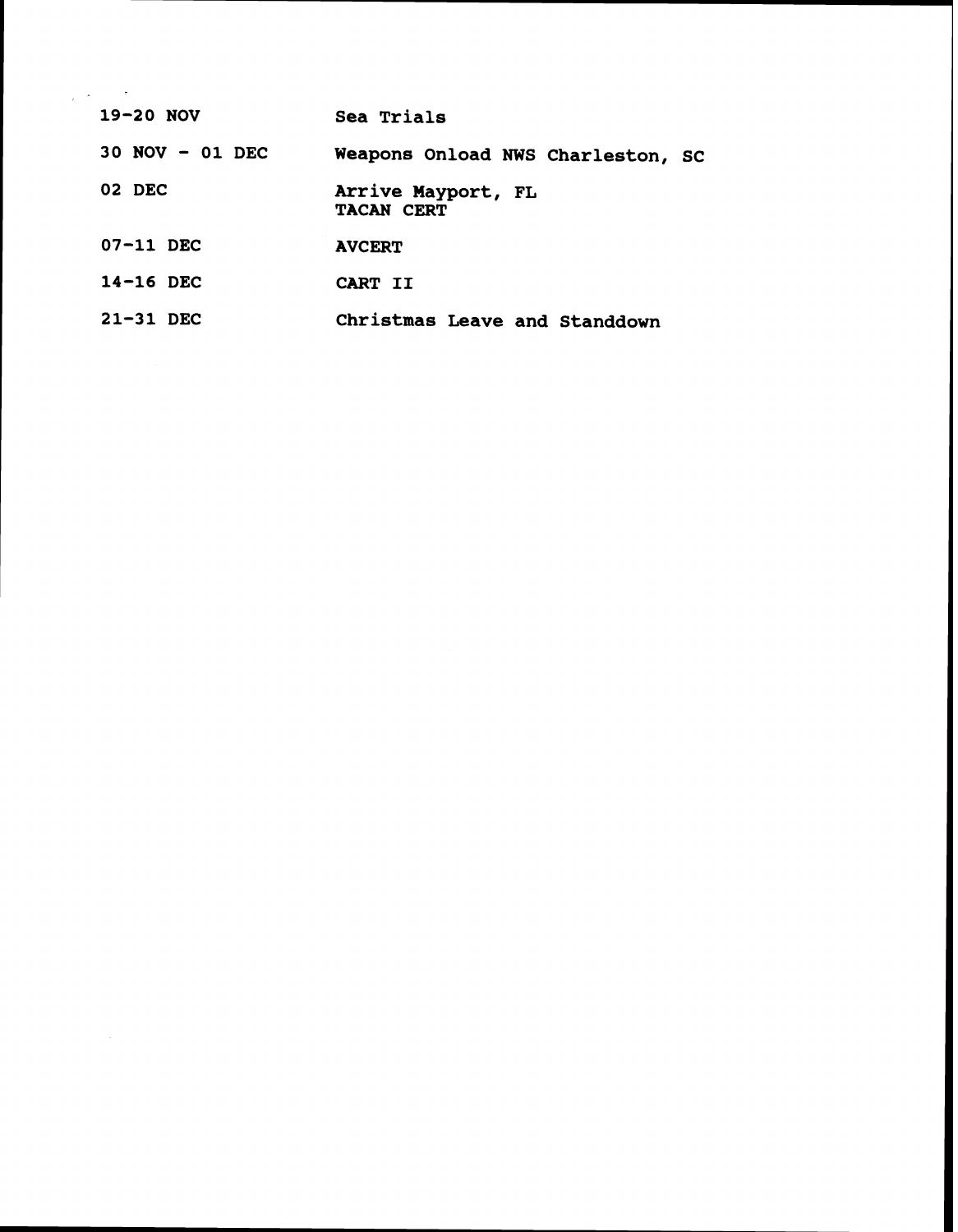## **USS BOONE (FFG-28) COMMAND HISTORY 1992**

**1992 found BOONE in the northern Red Sea supporting the**  United Nations' sanctions against Irag. The ship made three port **visits of two, four and four days duration to Hurghada, Egypt on 04, 19 and 30 January. Relieved by USS SIMPSON (FFG-56) in the Red Sea on 12 February, BOONE transited the Suez Canal on the 13th and then refueled with USS SAVANAH in the Mediterranean Sea on 14 February.** 

**BOONE spent nine days in Athens, Greece from 15-23 February before heading back to the Red Sea via the Suez Canal on the 26th. BOONE ran aground in the canal on the 26th but moved on after divers inspected the shaft and hull as BOONE sat at anchor in the Great Bitter Lake. There was no apparent damage, although a low frequency noise detected in the after part of the ship, and apparantly emanating from the shaft caused the ship's speed to be restricted at speeds between 16 and 21 knots. After refueling with USS SAVANAH on 28 February, BOONE closed out the month and spent all of March in the northern Red Sea continuing the U.N.'s sanctions against Iraq. During March, BOONE moored in Safaga, Egypt for two days on the 5th and 6th. Once again, divers inspected the hull and shaft for damage done during the grounding. BOONE made a port visit to Hurghada from 23-27 March. She continued the U.N. sanctions until 23 April making a three day port visit to Hurghada on the ninth. The Maritime Interdiction Force operations proved invaluable for crew training inasmuch as there** 

**Enclosure (3)**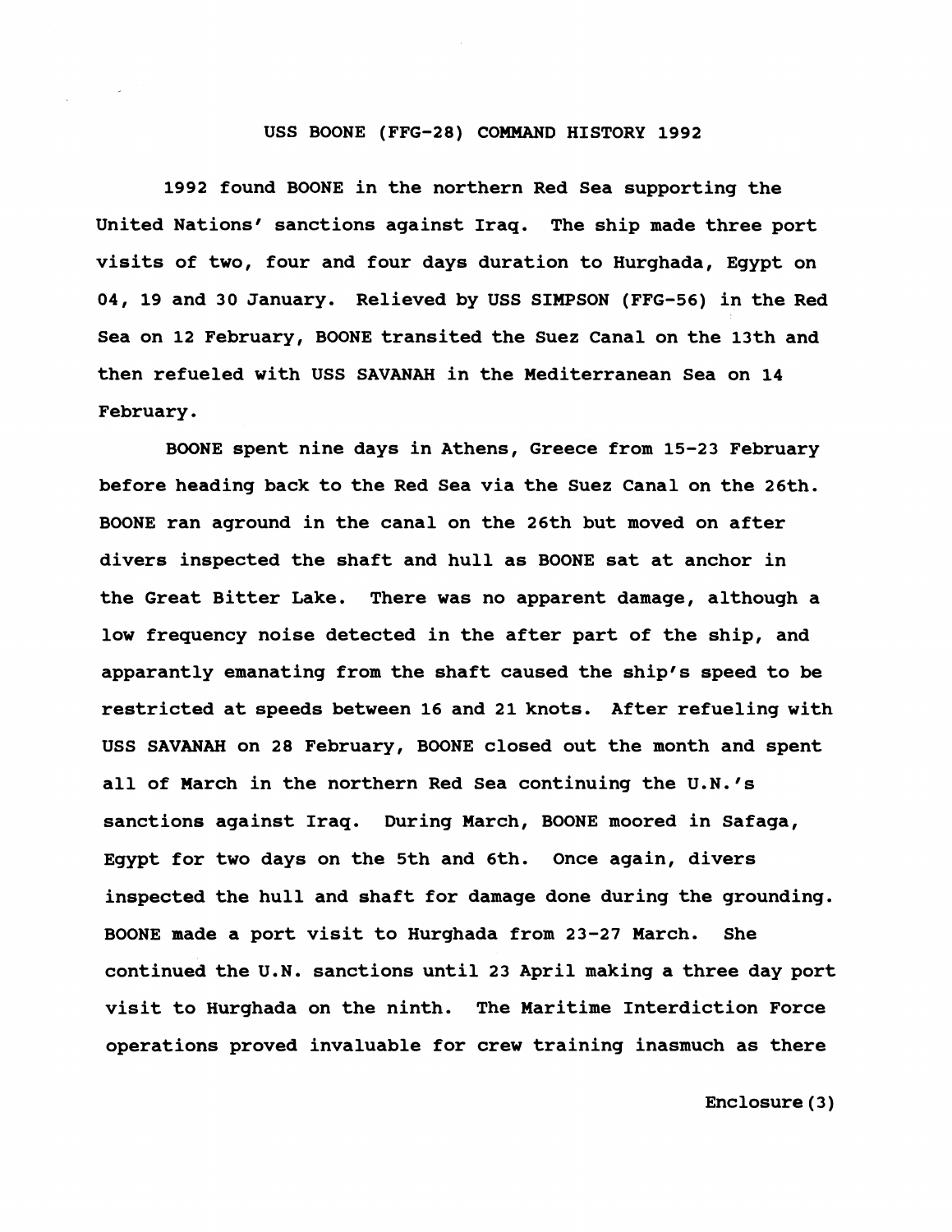**would be few opportunities for the crew to operate in such close proximity of merchant shipping as they did during these boarding operations. All equipment and weapons operated near 100% up time.** 

**After transiting the Suez Canal on the 24th, BOONE stopped in Naples, Italy for five days from 27 April to 01 May as a member of the first Standing Naval Force Mediterranean consisting of naval units from Germany, Greece, Italy, Spain, the Netherlands, Britain, Turkey and the United States. As a member of STANAVFORMED, BOONE participated in Dragon Hammer 1-92 with these navies from 02 to 20 May in the Mediterranean Sea. On 06 May BOONE and the rest of the STANAVFORMED ships anchored in the harbor of Cartegena, Spain. On 08 and 19 May BOONE refueled with USNS JOHN LENTHALL (T-A0 189) and USS DETROIT (AOE-4) respectively.** 

**After detatching from STANAVFORMED, BOONE began her Atlantic transit on 21 May. She refueled with USS MILWAUKEE (AOR-2) on the**  27 before anchoring in Bermuda and picking up the "tigers", **consisting of male family members and friends of the crew on 28 May. On 01 June Boone completed her six month deployment and arrived in Mayport, Florida.** 

**BOONE completed a twelve-day IMAV on 10 July right at the end of her 02 June to 06 July leave and stand down period. On 15 July,**  BOONE offloaded her weapons at NWS Charle<sup>t</sup>ston. On 24 July CDR **W.M. Dunaway relieved CDR W.D. Morris as Commanding Officer. D** ez *y~vr* **ShrPr~plea,** 

On 27 July BOONE left for a four month DSRA at<sub>A</sub>a private **shipyard in Charleston, South Carolina.** 

**On 19 and 20 November, Boone went to sea for Sea Trials. She onloaded weapons on 30 November and 01 December at NWS Charleston,**